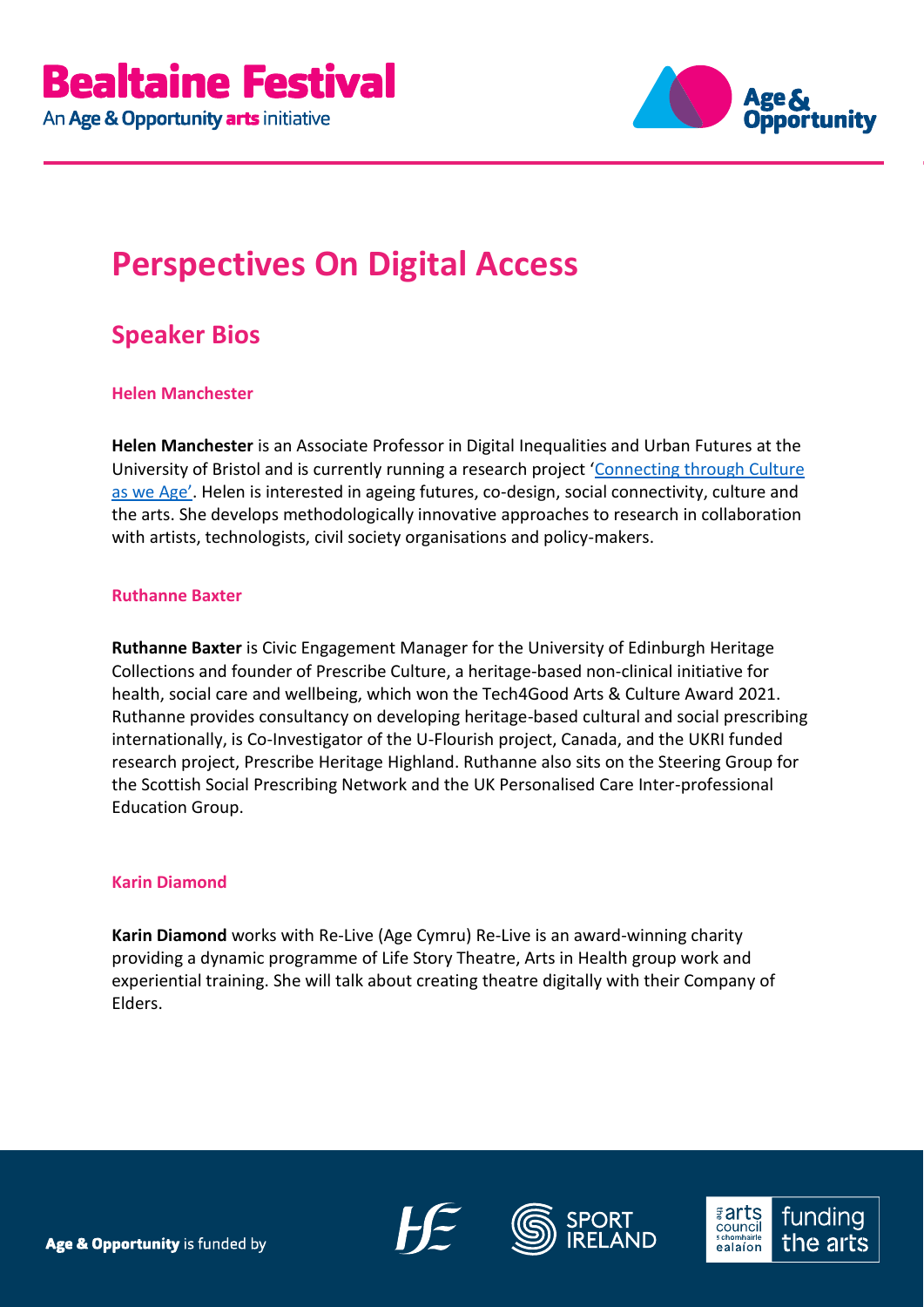

#### **Ross Dowd**

**Ross Dowd** is a Dublin-based industrial and interaction designer who focuses on designing meaningful interactions. He is a two-time winner of the IDI Award for Universal Design, and the 2021 Global Design Challenge winner. He has designed exhibits for Science Gallery, D'Days Design Festival Paris, Inspirefest and Ireland's Edge, and was Industrial Design Lead at Nokia Bell Labs (2016-2020). He currently lectures Interaction Design at NCAD, and is the co-founder and CEO of Spree, an exercise app for reducing the onset of frailty in older adults.

### **Phyl O'Connor**

**Phyl O'Connor** has been retired for almost 14 years and lives in a very rural area in North West Donegal Gaeltacht with her partner. Phyl's background is in teaching and Education Management and later in TV Research. She has received training in and learned how to use basic programmes for use as Teaching aids, Children's IT training-and recording & reporting.

### **Schedule**

- 11.00am- Introduction & Housekeeping with Tara Byrne and Helen Manchester
- 11.05am- Speaker 1 Helen Manchester
- 11.15am- Speaker 2 Ruthann Baxter
- 11.25am- Speaker 3 Karin Diamond
- 11.35am- Speaker 4 Phyl O Connor
- 11.45am- Speaker 5 Ross Dowd
- 11.55am- Comfort break
- 12.00pm- Chaired discussion & audience questions
- 12.30pm- Thanks and Credits





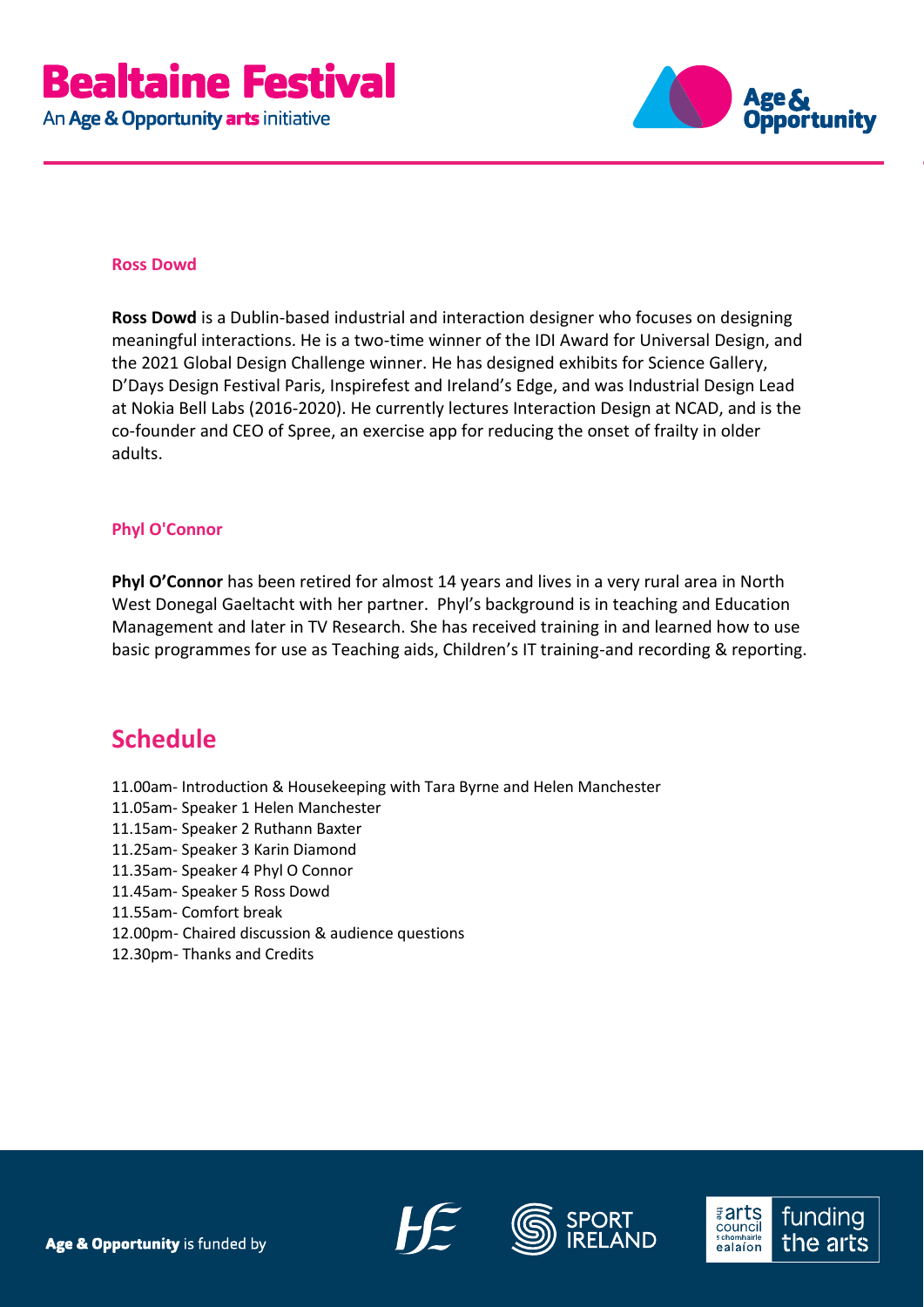

### **ORGANISING PARTNERS**

### **Age & Opportunity/ Bealtaine Festival**

Age & Opportunity is Ireland's leading organisation in developing arts initiatives with and for older people. Through our Arts programme, we support the meaningful participation and representation of all older people in cultural and creative life in Ireland through celebrating the arts as we age. We also aim to underline the importance of the arts to positive ageing and to influence policy and practice in the area.

Website:<https://ageandopportunity.ie/>

### **Gwanwyn**

Age Cymru's Gwanwyn Festival celebrates creativity in older age and highlights our ability to renew, grow and create. The festival began in 2007 and offers opportunities for older people to become involved in arts and creative activities either as practitioners, organisers or audience members.

Website: <https://www.gwanwyn.org.uk/>

### **Age of Creativity**

Age of Creativity is a network of thousands of people delivering and experiencing creativity and culture in later life. The Age of Creativity Festival celebrates the networks' achievements across England Each May. Both the Network and the Festival are part of a